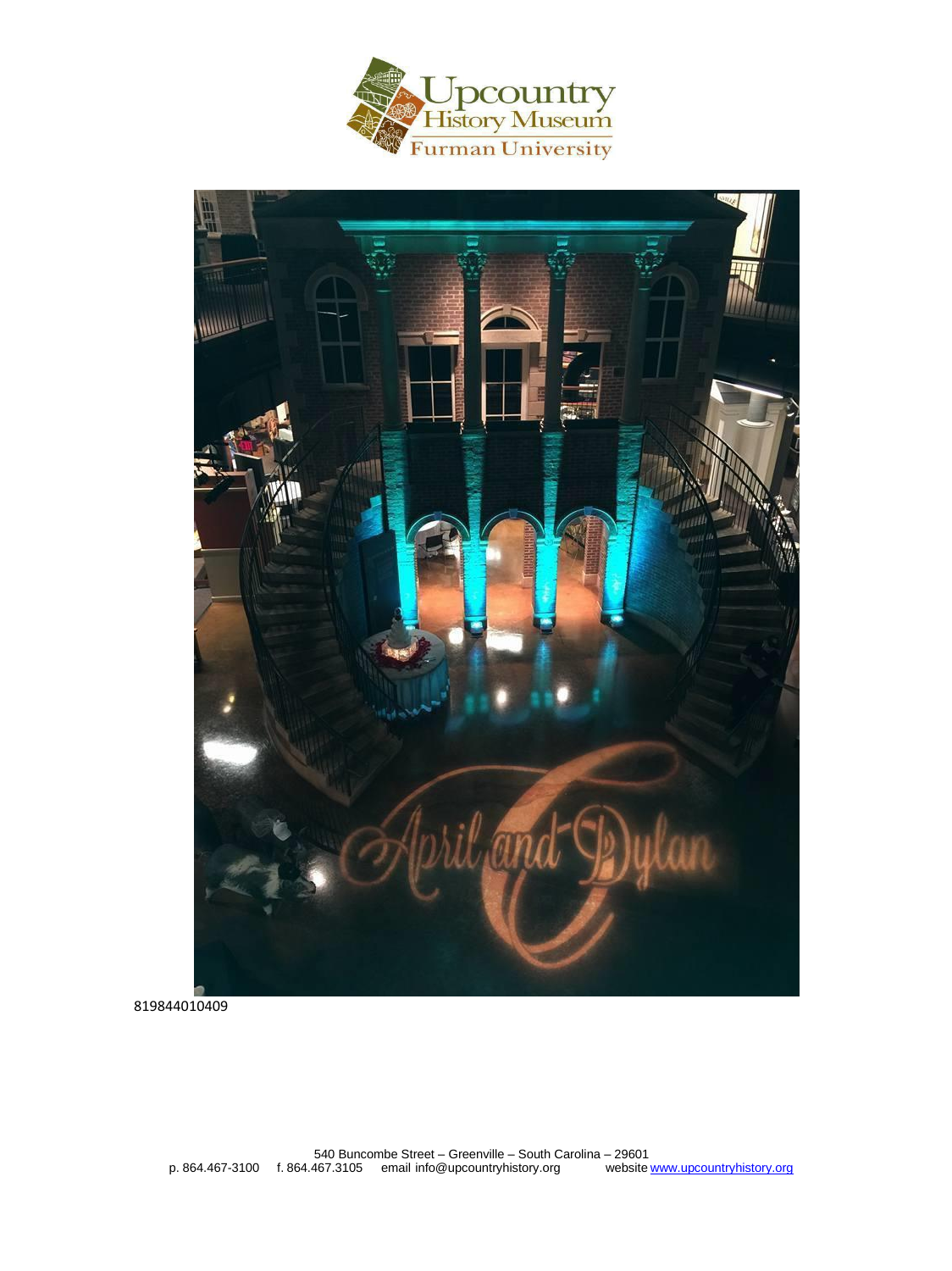











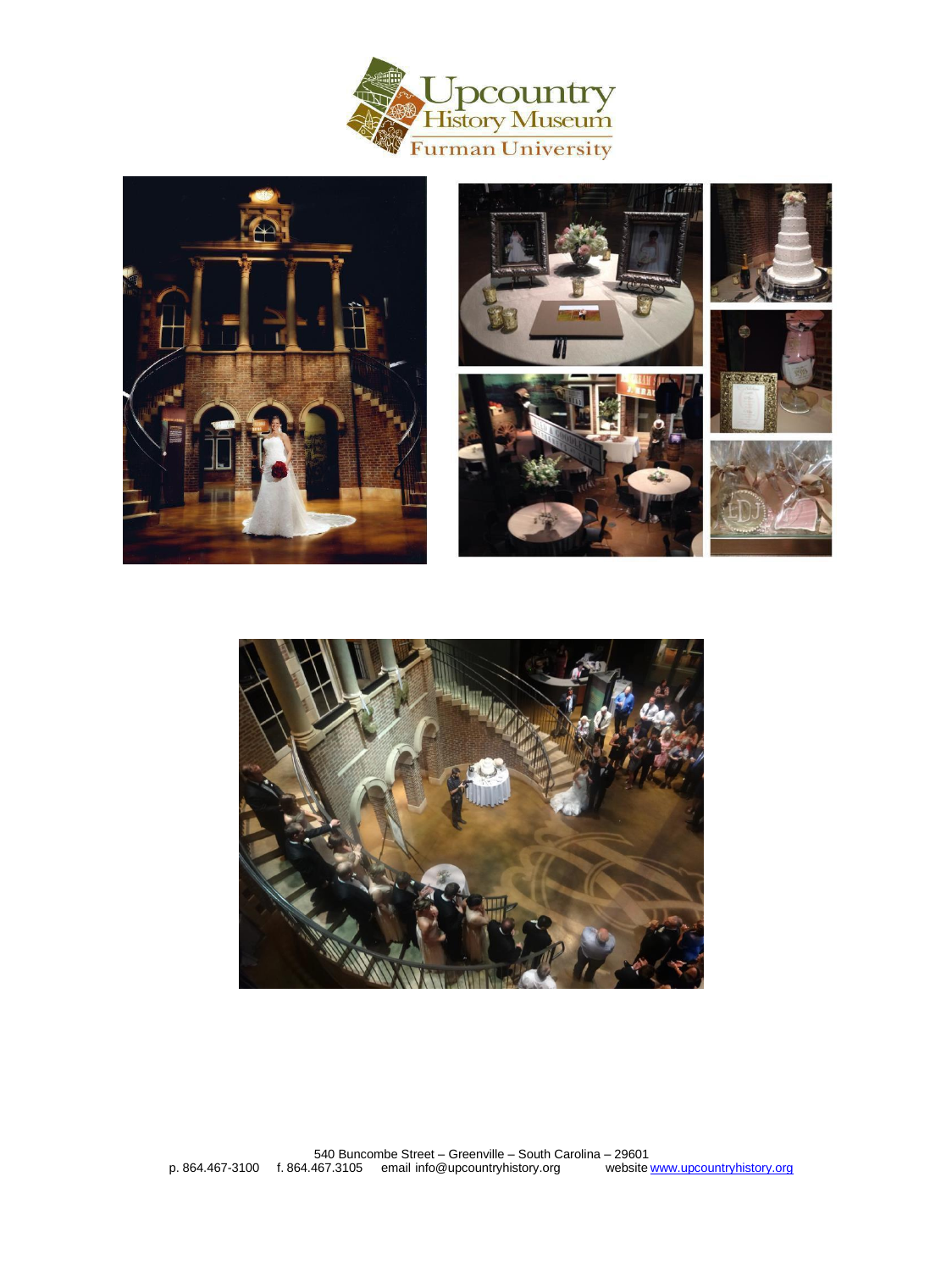

### **Our Mission**

The Upcountry History Museum – Furman University connects people, history, and culture.

### **Our History**

In 1983 a group of civic leaders, many of whom were involved with the Greenville County Historic Preservation Commission, formed a new organization known as the Historic Greenville Foundation. This group was committed to preserving Greenville's rich history. Over time, the Foundation's vision grew to encompass the creation of a regional history museum, and as a result, the Upcountry History Museum was born. With a generous donation of land provided by Phil Hughes (Hughes Investments) and monetary donations from Alester Furman, Mary Sterling, Tom Hartness and others, the Foundation began an arduous journey towards what would become the Upcountry History Museum (UHM).

The museum's structure was completed in 2002 and five years later, UHM opened to the public. UHM now sits proudly on Heritage Green and promotes the history of the Upcountry's 15 counties. The exterior of the building itself incorporates various architectural features representative of Upcountry history. The distinguishing feature of the building is the prominent clock tower that is reminiscent of Greenville's Old City Hall. At the foot of the tower sit original cobblestones preserved from downtown Greenville. Known as the "textile center of the South," the Upcountry's textile history is represented by the brick façade of the building and the barrel-vaulted roof which resembles Textile Hall.

Inside the Museum, interactive exhibits showcase the diverse history of the Upcountry. Designed by the award-winning Chadbourne & Associates of Boston, these exhibits include touch screen displays, oral histories, multimedia presentations and replicated buildings. Cast figures of prominent Greenvillians such as Richard Pearis and Vardry McBee provide interesting stories, available at the press of a button, and the various temporary exhibits offer something new for frequent visitors.

### **Rental Information**

The Upcountry History Museum offers a variety of venues to suit your special event. We have the capability to host family and high school reunions, wedding rehearsal dinners, ceremonies, and receptions, corporate retreats, seminars, and meetings, and birthday and anniversary parties. Our unique venue is conveniently located near Greenville's scenic Main Street and its wonderful restaurants, shops, and hotels. While at the museum, your event guests will have the added bonus of taking a walk through the fascinating history of the Upcountry. As they experience the interactive exhibits and the storytelling, your guests can glimpse into the beginnings of our beautiful region.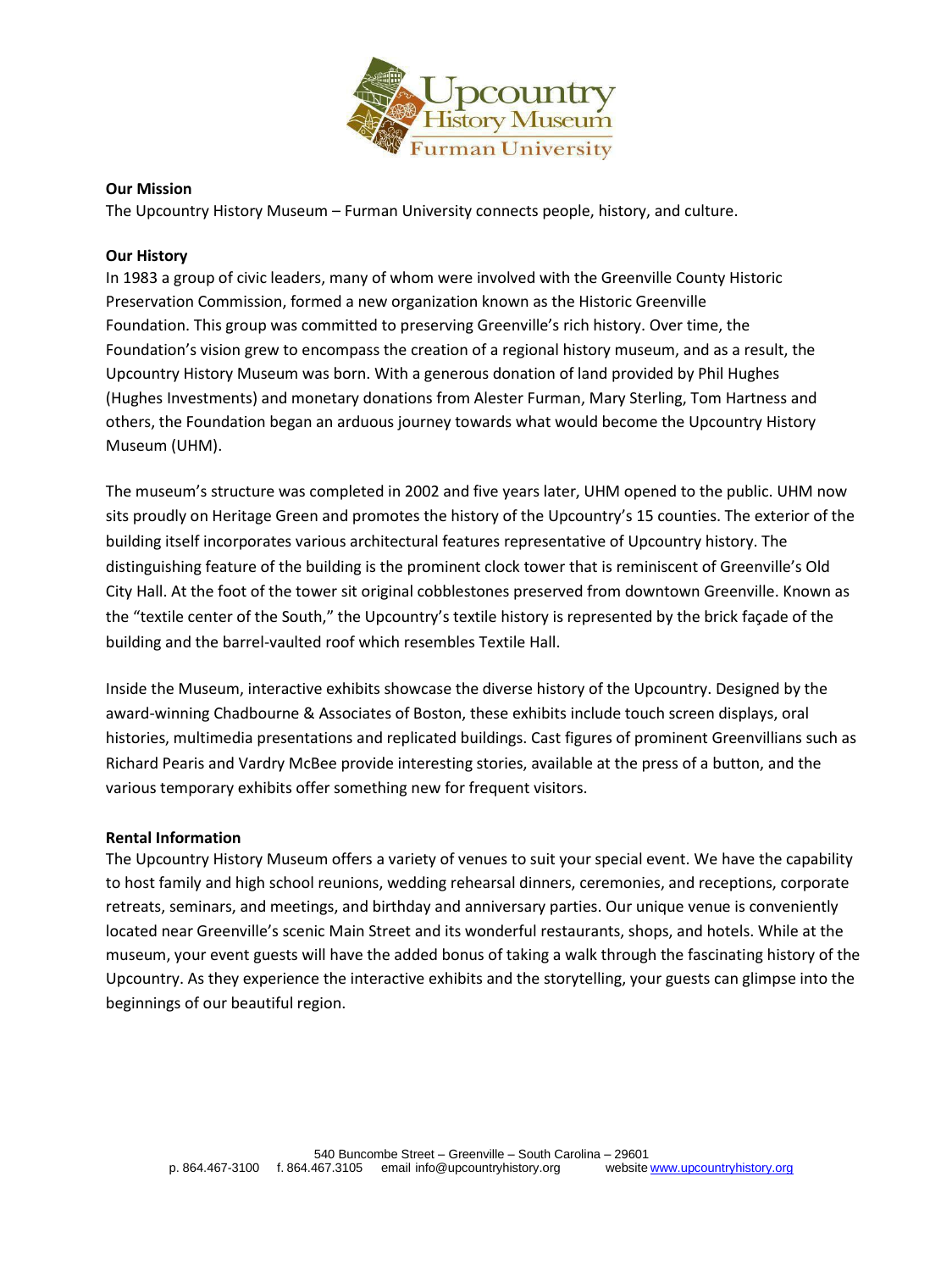

# **Venue Information**

\*Capacity varies based on room layout preferences

| Area                       | <b>Size</b> | Capacity                  | <b>Price</b>            |
|----------------------------|-------------|---------------------------|-------------------------|
| Full Museum (First Floor,  |             | <b>Up to 500</b>          | \$1850.00               |
| Second Floor, Mezzanine)   |             |                           | \$150 Equipment Fee     |
| $4:00PM - 1:00AM$          |             |                           |                         |
| First Floor Exhibit Space* | 7961 sq ft  | <b>Up to 150</b>          | \$1700.00               |
| Sunday-Friday              |             |                           | \$150 Equipment Fee     |
| $4:00PM - 1:00AM$          |             |                           |                         |
| Theater* (Evening Only)    | 1071 sq ft  | <b>65 Permanent Seats</b> | \$400.00 (4 Hours)      |
| Up to 4 Hours              |             |                           | \$550.00 (Over 4 Hours) |
| More Than 4 Hours          |             |                           | \$150 Equipment Fee     |
| Resource Room              | 1416 sq ft  | <b>Up to 125</b>          |                         |
| Up to 4 Hours              |             |                           | \$600.00 (4 Hours)      |
| Over 4 Hours               |             |                           | \$800.00 (Over 4 Hours) |
|                            |             |                           | \$150 Equipment Fee     |
|                            |             |                           |                         |
|                            |             |                           |                         |
| Conference Room            | 373 sq ft   | Seating for 10-12         | \$250.00                |
| Pepsi Lounge               |             | Up to 25                  | \$250.00                |
|                            |             |                           |                         |
|                            |             |                           |                         |

**\* FULL MUSEUM rental is required for Saturday events and allweddings.**

**\* VENDORS ARE RESPONSIBLE FOR ALL SETUP/BREAKDOWN.**

**\*SETUP/BREAKDOWN CANNOT BE DONE BY FAMILY/FRIENDS. IT MUST BE DONE BY THE CATERING COMPANY OR THE RENTAL COMPANY.**

**\*CATERERS, BARTENDERS, AND COORDINATORS MUST BE CHOSEN FROM THE MUSEUM'S REQUIRED VENDOR LIST. ALL WEDDINGS AND/OR RECEPTIONS MUST HAVE A COORDINATOR.**

**\*SECURITY IS REQUIRED FOR ALL AFTER-HOURS EVENTS AND WILL BE CONTRACTED BY THE MUSEUM (Security - \$30.00 per hour per security guard per hour)** 

**\*The 4 hour block for the Theater and the Resource Room includes the setup and breakdown time**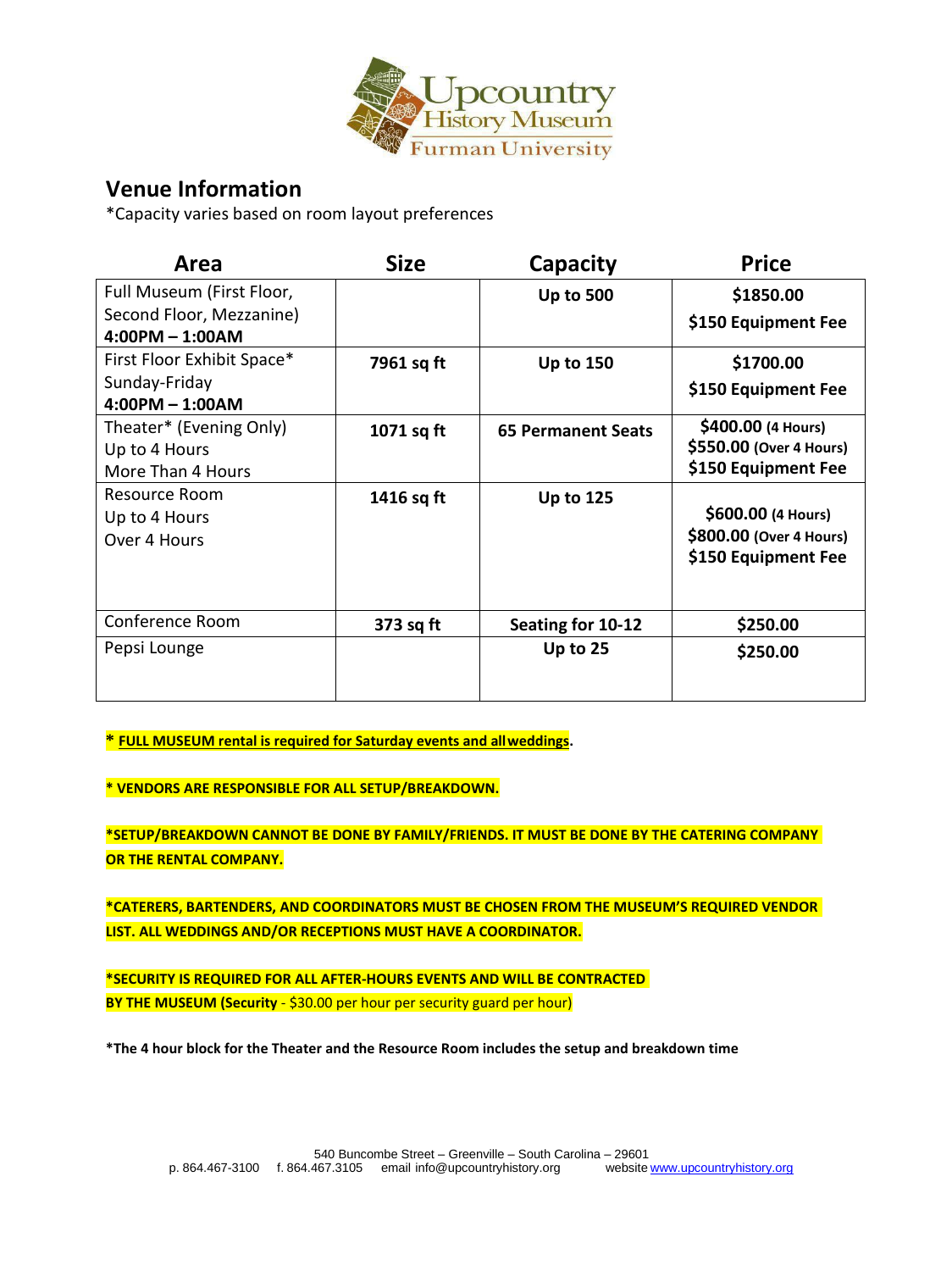

**General Museum Policies - The following policies must be strictly followed.**

- **Setup is not permitted until 4:00pm the day of the event for all spaces other than the Resource Room. Items may be brought to the basement earlier in the day, and vendors may "stage" in this area.**
- Clients and/or their vendors are responsible for the setup and breakdown of all event items, including but not limited to tables and chairs. The Museum does not have banquet staff to handle these tasks.
- THE MUSEUM DOES NOT HAVE **ANY** EQUIPMENT FOR USE BY CLIENTS' VENDORS UNLESS SPECIFICALLY LISTED IN THIS PACKET. ITEMS SUCHAS TRASH CANS AND LINERS, GLASSWARE, STEMWARE, CHINA, TOWELS, ZIP TIES, VOTIVES, ETC. MUST BE BROUGHT BY THEVENDORS.
- The event must be concluded by the contracted specified time unless otherwise agreed upon by the Licensor staff and noted in writing. Cleanup must be completed by the contracted specified time or a \$200 fee will be assessed for each additional hour orpart thereof needed for cleanup and must be paid by theLicensee.
- Museum staff will be present during your event and one will always be stationed at the front desk. Museum problems and emergencies should be reported to the front desk immediately. Museum staff is present to oversee the best interest of the museum and to follow what has been signed off on in the Agreement. Issues outside of theseparameters should be addressed with the Event Coordinator.
- Security is required for all events. Generally, one security guard is sufficient. However, it is up the discretion of the Museum Events Coordinator to determine if more security is needed. The Museum will contract with the GCPD and arrangesecurity.
- No open flames are permitted. Votive candles and tapers with hurricanes areallowed.
- Contact information for all vendors (caterer, florist, band, DJ, etc.) must be providedat least two weeks prior to the event.
- Licensee is responsible for vendors adhering to all Museum policies.
- If serving alcoholic beverages, Licensee is the ultimate responsibleparty.
- The Museum will not be responsible for any item or property belonging to guests thatis lost, stolen, damaged, or destroyed while on the Museum'spremises.
- Smoking is prohibited anywhere within the museum, including the basement andthe stairwells.
- Children must be under adult supervision at alltimes.
- In the instance of receptions, send-offs are limited to outdoors only and are limited to bubbles and sparklers. Licensee must clean up all debris left on the outside grounds. Confetti, rice, and birdseed are not permitted. Any item not listed here must beapproved in writing by the Museum's Events Coordinator.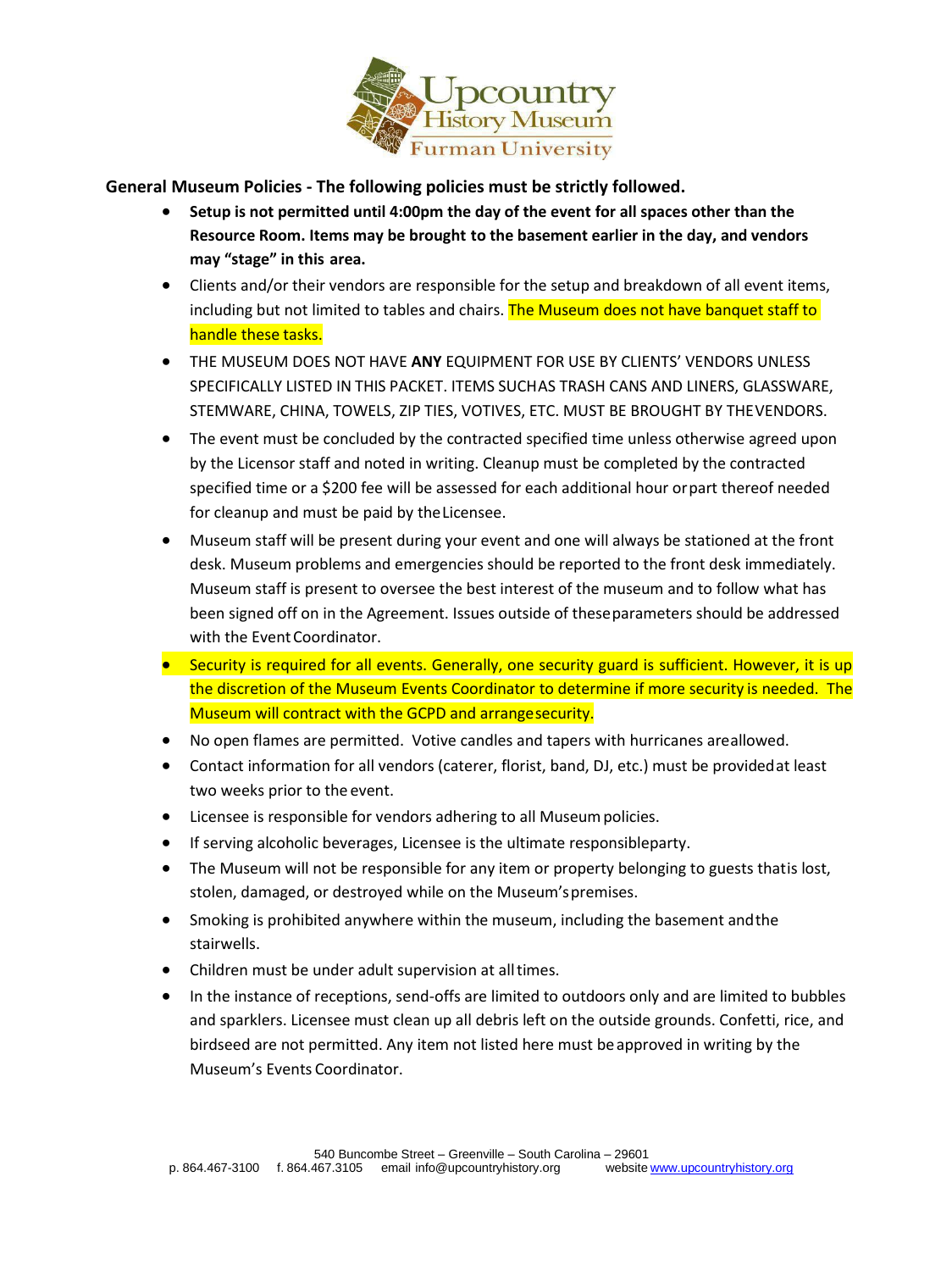

- In the case of sparklers being used, the Licensee must sign the Sparkler Addendum. If the Licensee or their vendors fail to bring the proper equipment required for sparklers (metal buckets, sand), the Museum staff has the authority to refuse sparkleruse.
- No adhesives or attachments of any kind are permitted anywhere in theMuseum.
- The Rental Time listed in the Agreement is the actual time the Licensee has use of the building, including setup and cleanup. It is not the actual event time. This timewindow covers the vendors time needed to set up for the event and clean up after theevent.
- All wedding ceremonies and/or receptions must have a coordinator.
- Caterers, bartenders, and coordinators must be chosen from the Museum's required vendor list. If a client wishes to use another coordinator, he/she must gain prior approval from the Museum's Events Coordinator.
- All contact information forms which must be signed by the Licensee's vendors need to be turned in to the Museum two weeks before the event date. It is the Licensee's responsibility to make sure their vendors are aware of the museum policies. Failure to have the contact information and completed forms to the Museum in the appropriatetime window could result in that vendor losing privileges at theMuseum.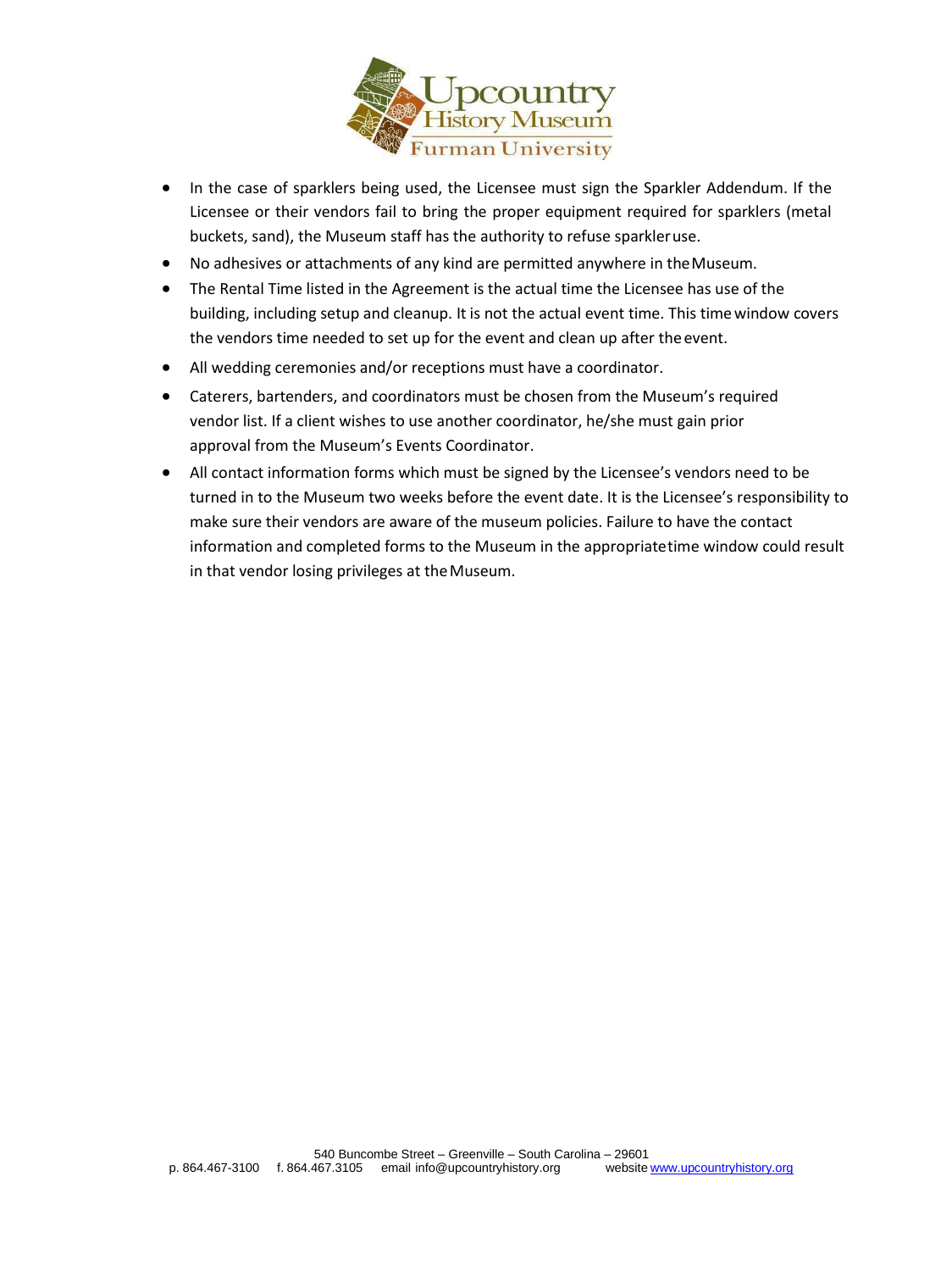

## **Frequently Asked Questions**

- **1. Does the Upcountry History Museum cater?** No, we do not provide in-house catering but we will be happy to assist you in finding a caterer.
- **2. What caterers may be used?** The Museum has a required list of caterers Clients may choose from. We have offered caterers with a wide range of menus and budgets. If you wish to use a caterer not on the list, prior approval must be gained from the Museum's Events Coordinator and an additional fee may apply. The Museum is not responsible for any monies or deposits paid to a Caterer that is not on the required vendor list or the Client has not gained prior approval.
- **3. I have a friend who wants to do the catering (or setup, or planner). Why is that not okay?**  The Museum is a very unique venue with a limited time window for setup/breakdown. Because it is not a space in which you have all day to decorate, prep, etc., using licensed, insured vendors who do these things for a living is crucial. It also covers you and the museum in case something unexpected occurs. Caterers have to adhere to government standards and guidelines with their food. Having vendors who are familiar with the museum and its logistics is very important to guaranteeing your event runs smoothly,and having vendors who are licensed and insured protects both you, your guests, and the Museum. Tear down must be completed by the designated event ending time as stated in your contract or an extra fee will be levied against the Client.
- **4. What is a Certificate of Liability Insurance?** This insurance is required for every event. It provides coverage for you as well as the Museum. There are a number of ways in which it may be obtained. Many full-service caterers carry this and their coverage extends to events held at the Museum. Please discuss this with your caterer as some do not cover you if you provide your own alcohol, while others may charge a small fee. Another means of obtaining this coverage is through an umbrella liability rider on your homeowner's insurance. Often a special event rider can be arranged with little or no charge to you. If the previous means are not an option, we can provide a website where you can purchase the necessary coverage. Please be aware that if coverage is provided by the caterer, it may not necessarily cover your liability for damages or alcohol related incidents, only theirs and the Museum's. It is, therefore, advisable that you consider providing your owncoverage.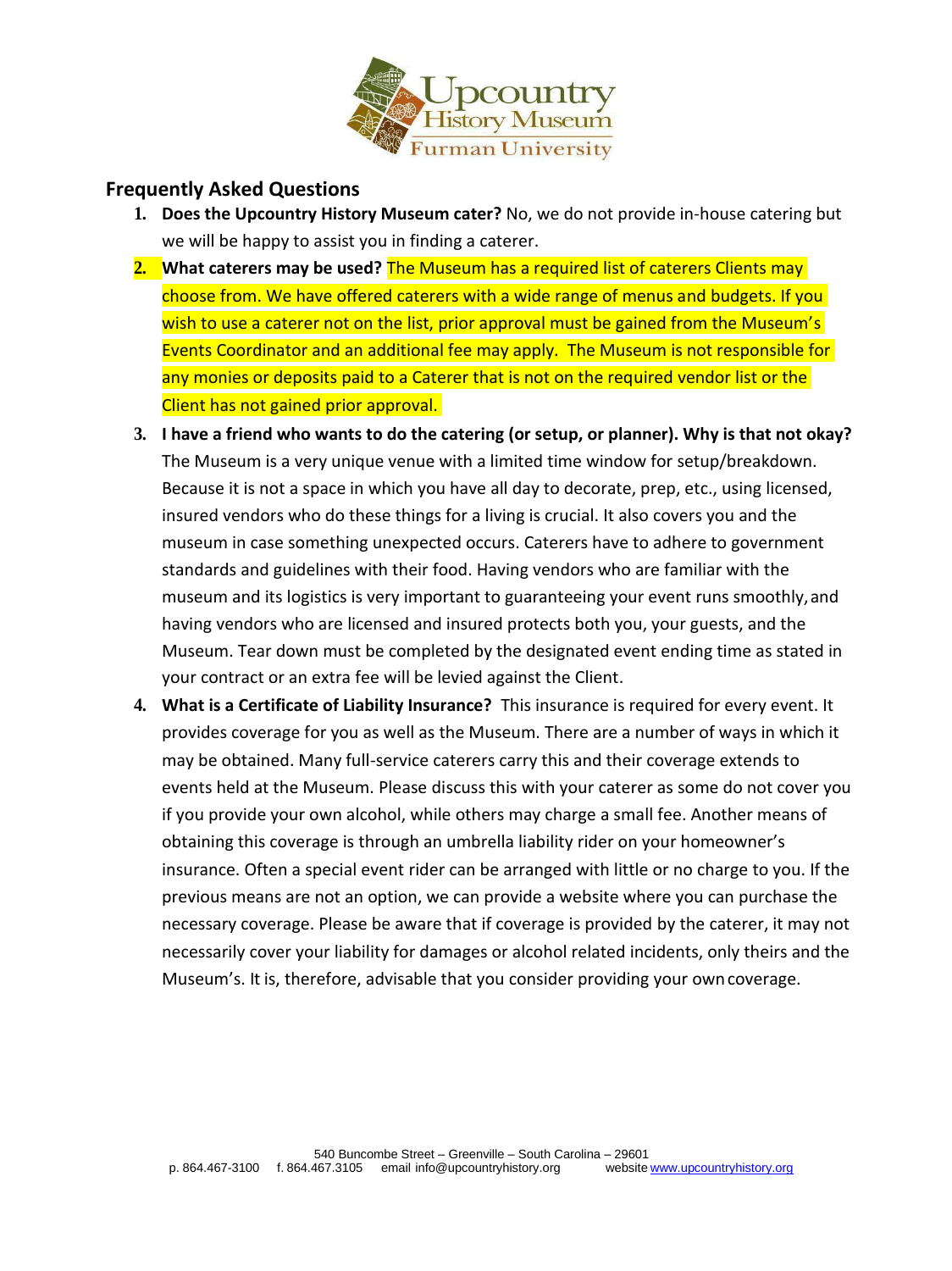

- **5. What are the guidelines for serving alcohol?** The serving of alcoholic beverages is permitted provided the proper liability insurance is obtained. All alcohol must be served by an insured bartender. This provides you and the Upcountry History Museum a measure of protection in the event of an alcohol related incident. It also helps ensure that no one under the age of 21 is served alcohol, which is illegal in the state of South Carolina. Should our staff or security become aware that alcohol is being provided outside of the bar area, wewill ask the offending person(s) to cease and desist. If it continues, the offender will be escorted from the premises. Please be certain your guests are aware of this policy should you feel it may become an issue. Cash bars are not allowed at themuseum. Shots are not allowed to be poured at any event.
- **6. When can setup begin?** You may start setting up at 4:00pm in all public areas of the Museum. Items may be brought to the basement or kitchen beginning at 10:00am the day of the event or the day prior if arrangements have beenmade.
- **7. When must items be removed?** The public areas of the Museum must be clear of all items no later than 1:00am (or earlier if your contract so states) so that our cleaning crew may begin. The museum will not store items from an event for pick-up at a later date. Any items left longer than this must be approved in advance. The museum is not responsible for any items left after the event rental endtime.
- **8. What other expenses/fees can be expected outside of the rental fee?** In addition to the rental fee, there is an equipment fee for most of the spaces and a security officer fee.
- **9. Do you have parking?** The Museum has a private parking lot which can accommodate 65 vehicles. There is also a city parking deck next to the library, which is less than a block away. Parking at this lot is free on weekends and in theevenings.
- **10. Can a date be held without a deposit?** You can tentatively hold a date for 7 calendardays. Should someone else request this date, you will be given first right of refusal. After 7 days, your date will be released if we have not received a contract and deposit. The deposit to hold a date is half of the rental fee total amount**. It is nonrefundable should you decide tocancel.**
- **11. What if I cancel my event?** If you change your original date to a new date within six months of the original, there is no penalty. Anything outside of this or a complete cancellation will forfeit your deposit. If you have paid half of the balance due 90 days out from the event and you cancel after this payment, it is alsononrefundable.
- **12. Can I just rent the first floor for a wedding and/or reception?** No. For weddings or Saturday events, the full museum must berented.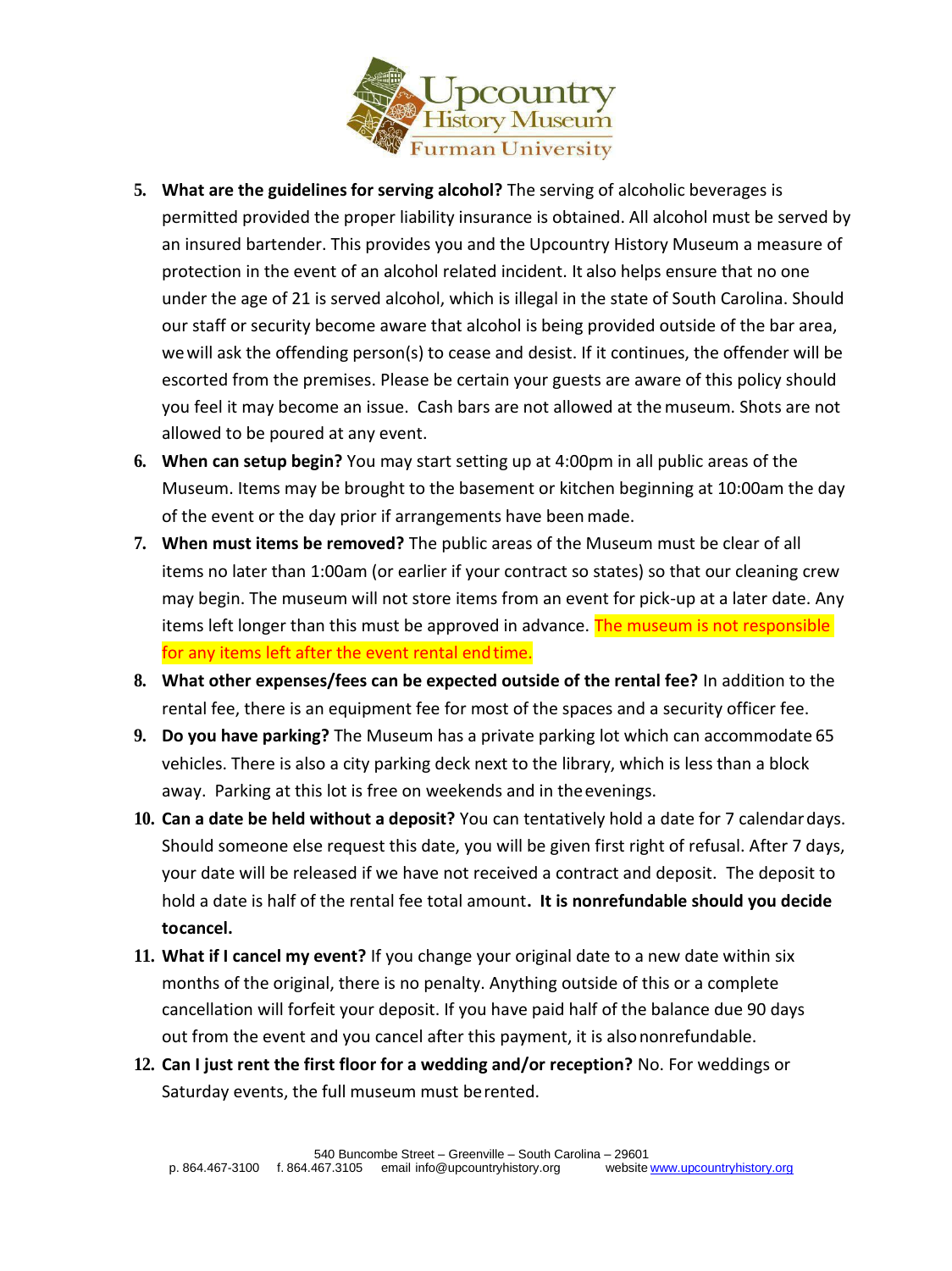

## **Quick Overview of the Importance of Insured Vendors** (from a blog by Tammy Johnson)

First of all, let's talk about what general liability insurance, or "GL" is. GL is a business insurance policy that protects a company's assets, and pays for medical payments if someone is hurt due to your employee's negligence. GL also covers the cost of your legal defense and any settlement should you be successfully sued for causing any type of accident.

As a venue, we of course have liability insurance that covers us if say, someone slips on a puddle that my staff fails to clean up. However, if the catering staff knocks over a pitcher of water and their staff does nothing to clean it up, then most likely their company along with the venue wouldbe held liable for any medical payments and possible lawsuits. We ask to be named as an additional insured on the caterer's policy, that way if they cause an accident, their insurance company will cover my attorney fees and company assets. We live in a litigious society, and if there is any kind of injury on my property, regardless of if I'm at fault, I'm most likely going to get sued along with the vendor at fault.

Of course most accidents thankfully are very minor, resulting in hopefully minimal medical bills. However, just like personal insurance works, there are deductibles to consider. If someone gets hurt on my property, I automatically have to pay up to \$2,000 of their medical bills before our insurance policy kicks in. Now imagine how I feel if that accident wasn't my fault. Say the band leaves a dolly in the center of the room, and an elderly lady trips over it and breaks her hip. She is going to come to me because it's my building. If the band doesn't have insurance, I have to pay \$2,000 out of pocket and my insurance rates go up because someone has to pay for the damages. If the band has insurance, then their policy kicks in and I don't have to worry.

Think of GL like driving a car. If you have car insurance and you get rear-ended by an insured driver, then you know that their insurance will pay for your vehicle repairs, rental car fees and any medical bills. Now take the same accident with a driver that doesn't have insurance. Yes, your insurance policy will cover most of the damages, but you still have to pay the deductible, you'll probably end up in court and your insurance rates will go up. I know we've all been in that position, and probably still have the dents and scratched to prove it. I had to go to court last year because someone without insurance hit my car. Not fun!!

Aside from medical payments, there are of course risks with hosting any kind of event, such as fires, electrocutions, stage collapses, etc. I would hate to lose my entire business because candles are left unattended and the building catches on fire. If something like that happens, it does make me feel a little better knowing that the negligent vendor has insurance and would help pay some of the damages.

I know everything I've mentioned seems like ridiculous scenarios, but trust me, I've been in this business a long time and I've seen crazy stuff happen. I've seen guests trip over vendor equipment and get injured, I've seen tablecloths get caught on fire, tables crash during an event, and guests get food poisoning from poorly managed food.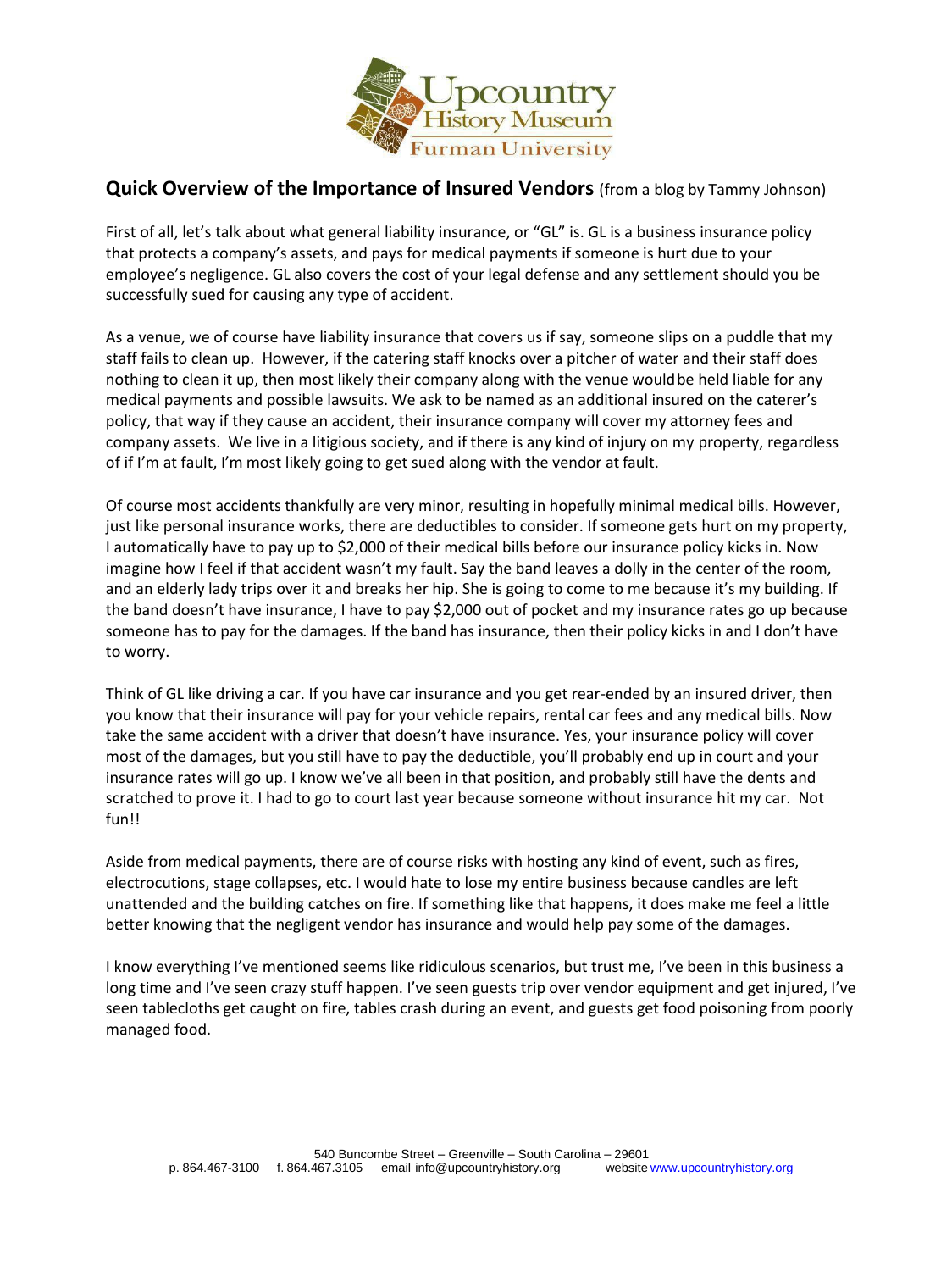

 The point of the matter is, we host events for up to 500 people and see over 20,000 people walk through our doors each year. That's a lot of accidents waiting to happen, and we want to make sure that we, and our partner vendors, are appropriately covered. No one ever intends to cause an accident, but we all work long hours, have inexperienced employees, and sometimes just forget to do simple things. Having general liability insurance is standard business practice, and it also legitimizes your business.

If you have more questions, feel free to read the articles below.

[http://www.sba.gov/community/blogs/community-blogs/business-law-advisor/general-business](http://www.sba.gov/community/blogs/community-blogs/business-law-advisor/general-business-liability-insurance-%E2%80%93-how-it-w)[liability-insurance-%E2%80%93-how-it-w](http://www.sba.gov/community/blogs/community-blogs/business-law-advisor/general-business-liability-insurance-%E2%80%93-how-it-w)

<http://blackwellinsurance.net/business-insurance/general-liability/>

**Purchasing insurance is relatively easy**; they base your rate off your sales and how many events you do each year. Below are some sites and local brokers that can help you purchase a policy. Each policy is valid for one day or an entire year, and they aren't as expensive as you might think. If you operate your business out of your home, you may be able to add your company as a rider on your homeowner's policy. When speaking to your agent, just mention that you have a venue that needs to be added as an additional insured, they will know what that means.

WedSafe[: http://www.wedsafe.com](http://www.wedsafe.com/)

SC Insurance Brokers:<http://www.scinsbrokers.com/>

K & K Insurance[: http://www.kandkinsurance.com/Pages/Home.aspx](http://www.kandkinsurance.com/Pages/Home.aspx)

Pro Photographer's Insurance: <http://www.prophotographersinsurance.com/>

Band Insure Now:<http://www.bandinsurenow.com/>

NASEP:<http://www.nasep.org/benefits.html>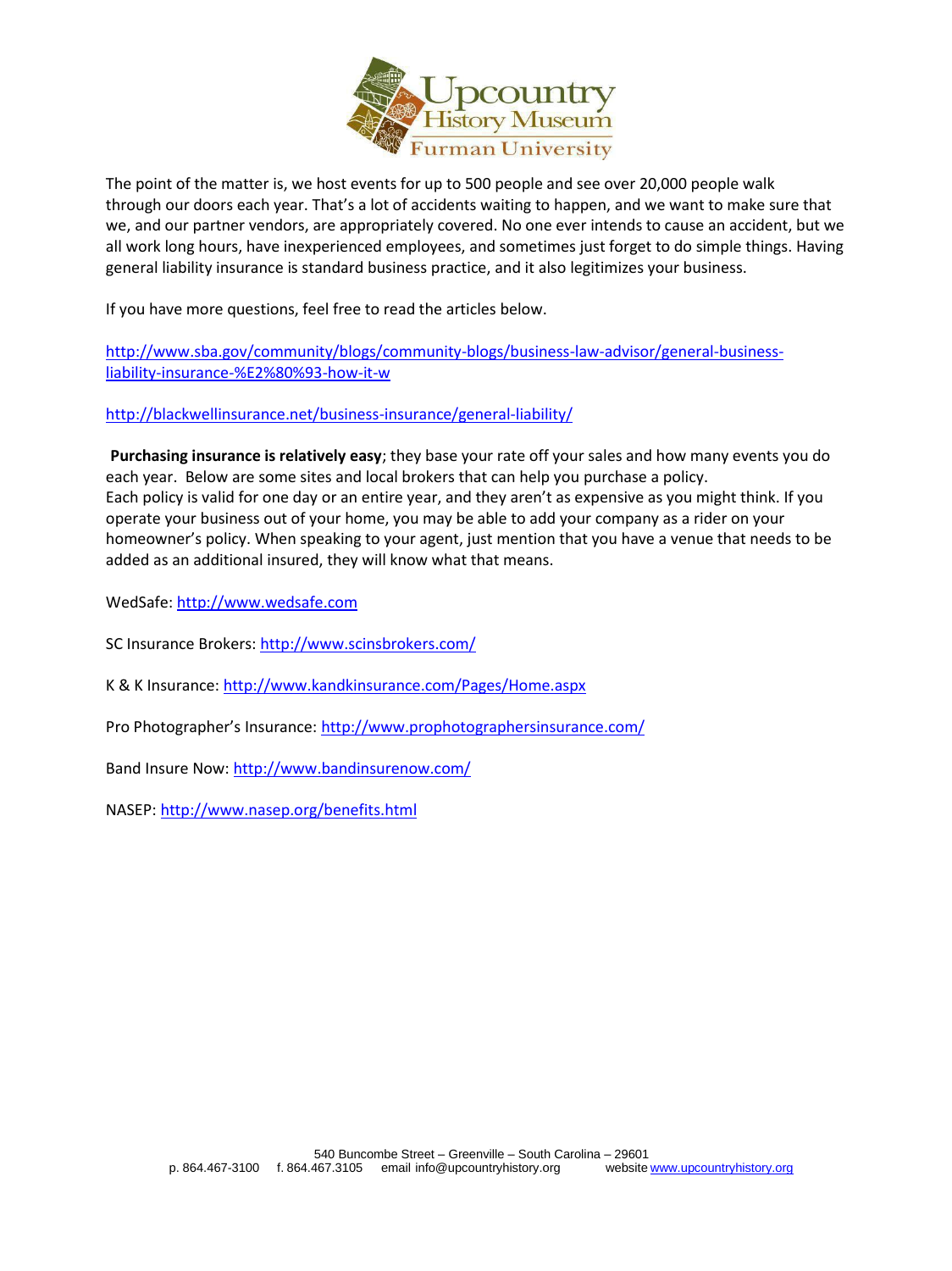

 **APPROVED REQUIRED VENDORS – CATERERS**

Bagate

Bagatelle Caterers - 864-322-9001 – www.bagatellecaterers.com

**BON APPÉTIT** MANAGEMENT COMPANY food services for a sustainable future  $^\circ$ 

Bon Appetit - Furman - 864-294-3212– https://furman.catertrax.com



CHEF360 Catering – 864-242-5578 – www.chef360catering.com



Holmes Catering – 864-473-0303 – www.timholmescatering.com



Reeves Catering – 864-275-0021 – CATER<sup>'</sup>NG www.reevescatering



Sullivan's Metro Grill – 864-226-8945 – www.sullivansmetrogrill.com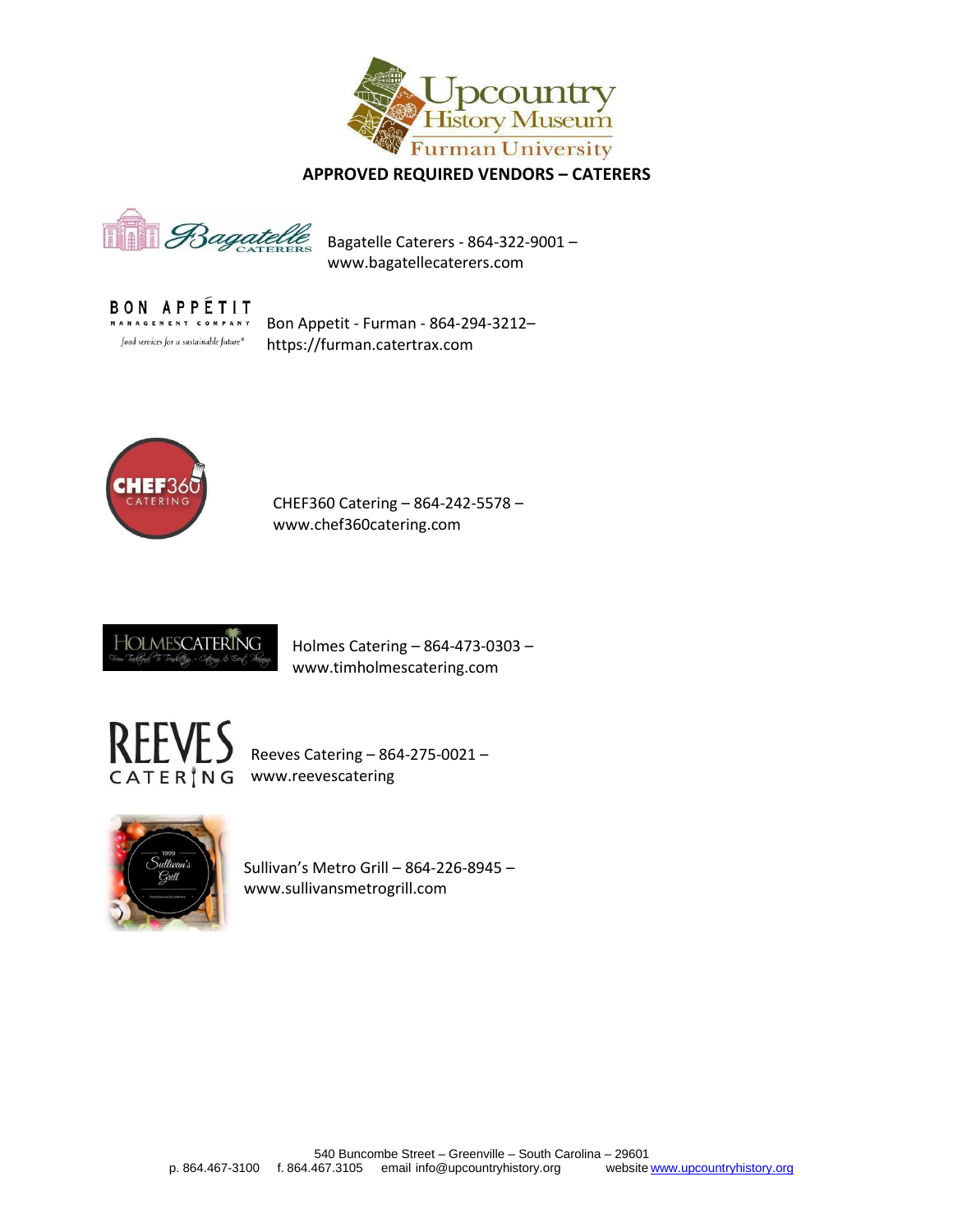

## **APPROVED REQUIRED VENDORS – COORDINATORS**



CRYSTAL WILLIAM Crystal Williams Events - 864-241-4415 [www.facebook.com/crystalw](http://www.facebook.com/crystal)illiamsevents



Love This Little City – 864-365-6062 – www.lovethislittlecity.com



Mandy Powell LLC - (864) 303-6243 www.mandy powellweddings.com

#### **Other Vendors**

#### REQUIRED Bar Service Providers

**Liquid Catering** – 864-248-4850 – www.liquid-catering.com **IceBox Bar –** 609-501-3928 – [www.iceboxbar.com](http://www.iceboxbar.com/) **Razz Bartending** – 864-905-7173 - www.razzbartending.com m/

**Wedding Officiant Danielle M. Baker** – 864-303-8742 – www.theweddinglady.us

**Photography famZing Photography** – 864-309-9310 – [www.famzing.com](http://www.famzing.com/) **j. jones photography** – 864-477-9171– www.joshjonesphoto.com **Photography and Design by Jenny** – 864-630-1966 – www.photographyanddesignbyjenny.com

**Entertainment G-Vegas DJ** – 864-834-2131 – www.gvegasdj.com **Jumping Jukebox** – 864-963-5030 – [www.jumpingjukeboxonline.com](http://www.jumpingjukeboxonline.com/) **Premiere Party Entertainment** – 864-386-5876 – www.ppedj.com

**Cake Decorators Couture Cakes of Greenville** – 864-288-6610 – [www.couturecakesofgreenville.com](http://www.couturecakesofgreenville.com/) **Holly's Cakes** – 864-224-6655 – www.hollyscakes.com

**Florists Just Weddings, Flowers by Kaye** – 864-246-5888 – www.justweddings.biz **Sharron Trawick** – 864-814-9127 **Statice Flowers** – 864-450-3754 – www.staticeflowers.com